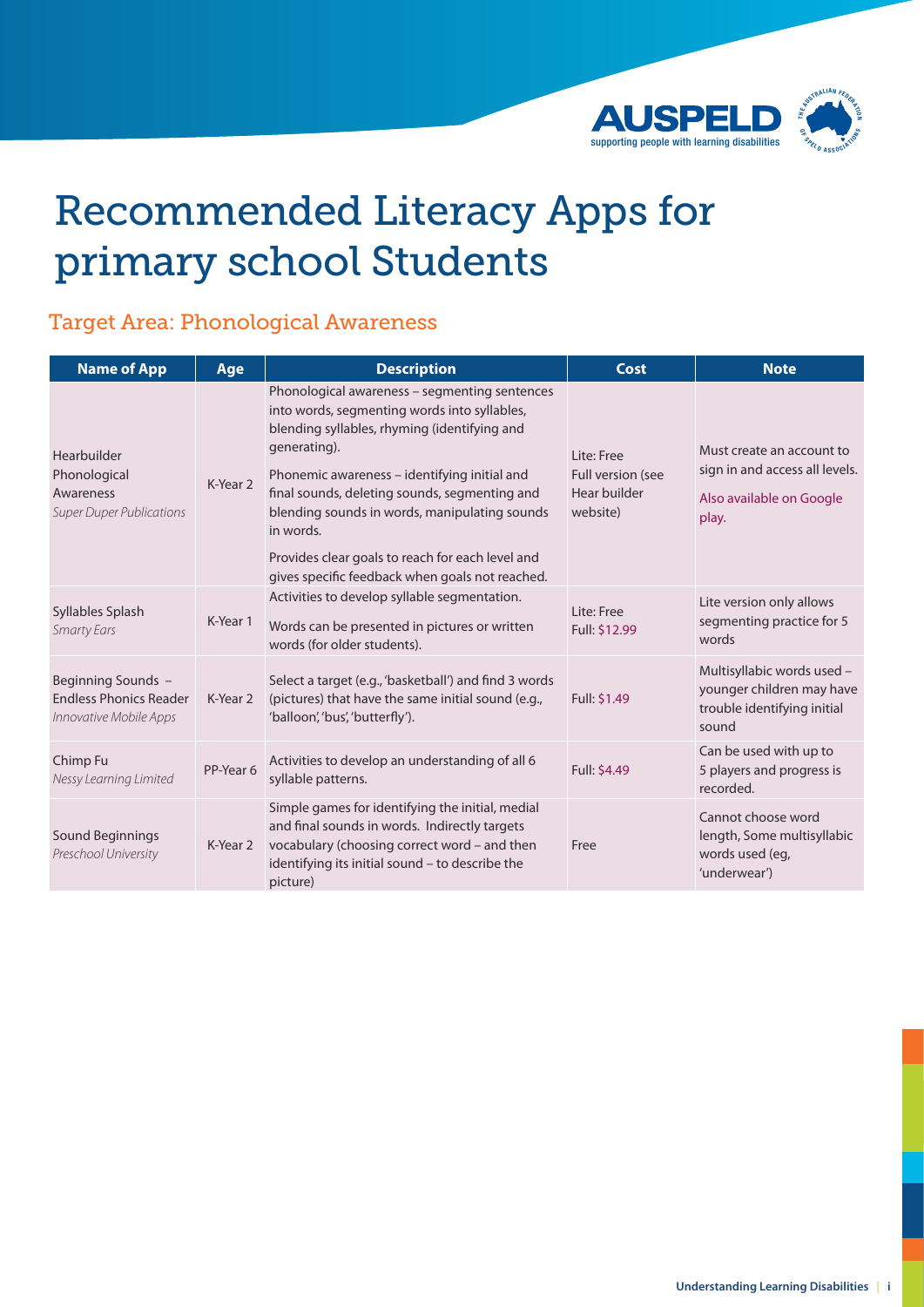### Target Area: Phonics

| <b>Name of App</b>                                                                                     | Age                 | <b>Description</b>                                                                                                                                                                                         | <b>Cost</b>                                          | <b>Note</b>                                                                                    |
|--------------------------------------------------------------------------------------------------------|---------------------|------------------------------------------------------------------------------------------------------------------------------------------------------------------------------------------------------------|------------------------------------------------------|------------------------------------------------------------------------------------------------|
|                                                                                                        |                     | Official app for the Sounds~Write phonics<br>program.                                                                                                                                                      |                                                      |                                                                                                |
| <b>Initial Code</b><br>Sounds-Write Ltd                                                                | K-Year 1            | Activities to further develop blending, segmenting,<br>sound spelling correspondence, word reading and<br>writing, sentence reading and writing.                                                           | Lite: Free<br>Full: \$7.99                           | Units 1-11 included<br>Comprehensive<br>instructions for parents<br>included (must be played   |
|                                                                                                        |                     | Activities are conducted in line with the exact<br>'script' in the Sounds~Write teaching program<br>(including gestures).                                                                                  |                                                      | with a teacher, tutor, etc.)                                                                   |
| Abc PocketPhonics<br>Full Version: Letter,<br>sounds & writing<br>$+$ first words<br>Apps in My Pocket | Ages 5<br>and under | One of the best phonics apps. Strongly linked to<br>structured synthetic phonics and comes with a<br>parent guide.                                                                                         | Lite: Free<br>Full: \$10.99                          | Lite version includes<br>activities only for practicing<br>listening<br>to and writing letters |
| Hairy Letters/ Hairy<br>Phonics / Hairy Words<br>Nessy Learning                                        | $King +$            | Develops letter formation. Includes games to<br>practise blending sounds to form short words.                                                                                                              | Full: \$4.49                                         | (As above)<br>Available on Google Play<br>for \$4.89                                           |
|                                                                                                        |                     | 5 different apps for phonics development                                                                                                                                                                   |                                                      |                                                                                                |
|                                                                                                        |                     | 1. Introduction to reading                                                                                                                                                                                 |                                                      | Feature: Australian accent.<br>NZ accent available                                             |
| Oz Phonics                                                                                             |                     | 2. Phonemic awareness and letter sounds                                                                                                                                                                    | Each app (full):                                     |                                                                                                |
| <b>DSP</b> Learning                                                                                    | PP-Year 1           | 3. CVC, CCVC words, consonant blends, sentences<br>4. Consonant blends, CVCC words, digraphs,<br>spelling                                                                                                  | $$2.99 - $4.99$<br>Bundle: \$13.99                   | Limited availability on<br><b>Google Play</b>                                                  |
|                                                                                                        |                     | 5. Long vowel spelling & R-controlled vowels                                                                                                                                                               |                                                      |                                                                                                |
| SoundLiteracy<br>3D Literacy, LLC                                                                      | $PP +$              | Instructional tool that uses letter tiles to build<br>and spell words. Helps reinforce the sound based<br>approach to spelling. Blank tiles included to select<br>your own targets for the activities.     | Full: \$14.49                                        | Students must play with<br>a tutor, speech therapist,<br>teacher, etc.                         |
| <b>Cambugs Letter Sounds</b><br>Cambugs                                                                | $K - PP$            | Flash card game to facilitate parents to assist<br>children with letter sound knowledge. Instruction<br>for parents on prompting and providing feedback.<br>Includes the 26 letters of the alphabet.       | Free                                                 |                                                                                                |
| Twinkl<br>Twinkl Limited                                                                               | Kindy-<br>Year 3    | A range of apps designed to support children to<br>further develop skills taught in Phases 1 to 5 of the<br>Letters and Sounds program.                                                                    | Some free, others<br>\$1.29-\$8.99                   |                                                                                                |
| Ladybird: I'm Ready                                                                                    |                     | 12 Levels of activities to support a student's                                                                                                                                                             | Full: \$3.99                                         |                                                                                                |
| for Phonics with<br><b>Captain Comet</b><br>Penguin Books                                              | PP-Year 1           | progress in synthetic phonics. Aligns with the<br>Letters and Sounds phonics program.                                                                                                                      | <b>Bundle including</b><br>the app below -<br>\$4.49 | Available on Google Play<br>for \$2.79                                                         |
| Ladybird: I'm<br>Ready to Spell<br>Penguin Books                                                       |                     | Three interactive games to practice spelling.                                                                                                                                                              | Full: \$2.99                                         |                                                                                                |
|                                                                                                        | Year 1 -<br>Year 3  |                                                                                                                                                                                                            | <b>Bundle including</b><br>the app above -<br>\$4.49 | Available on Google Play<br>for \$2.99                                                         |
| Teach your monster<br>to read - Phonics<br>and Reading<br><b>Teach Monster Games</b>                   | Ages 3-6            | Children create a monster and take it on a magical<br>journey over three extensive games - meeting a<br>host of colourful characters along the way and<br>improving their reading skills as they progress. | \$7.99                                               | Available on Google Play<br>for \$7.99                                                         |
| <b>Touch and Write</b><br>Phonics<br>Fizzbrain LLC                                                     | PP-year 5           | Extension of the Touch and Write handwriting app.<br>A fun way for children to practice vowels, blends,<br>digraphs and trigraphs as they write with a variety<br>of mediums.                              | \$4.49                                               |                                                                                                |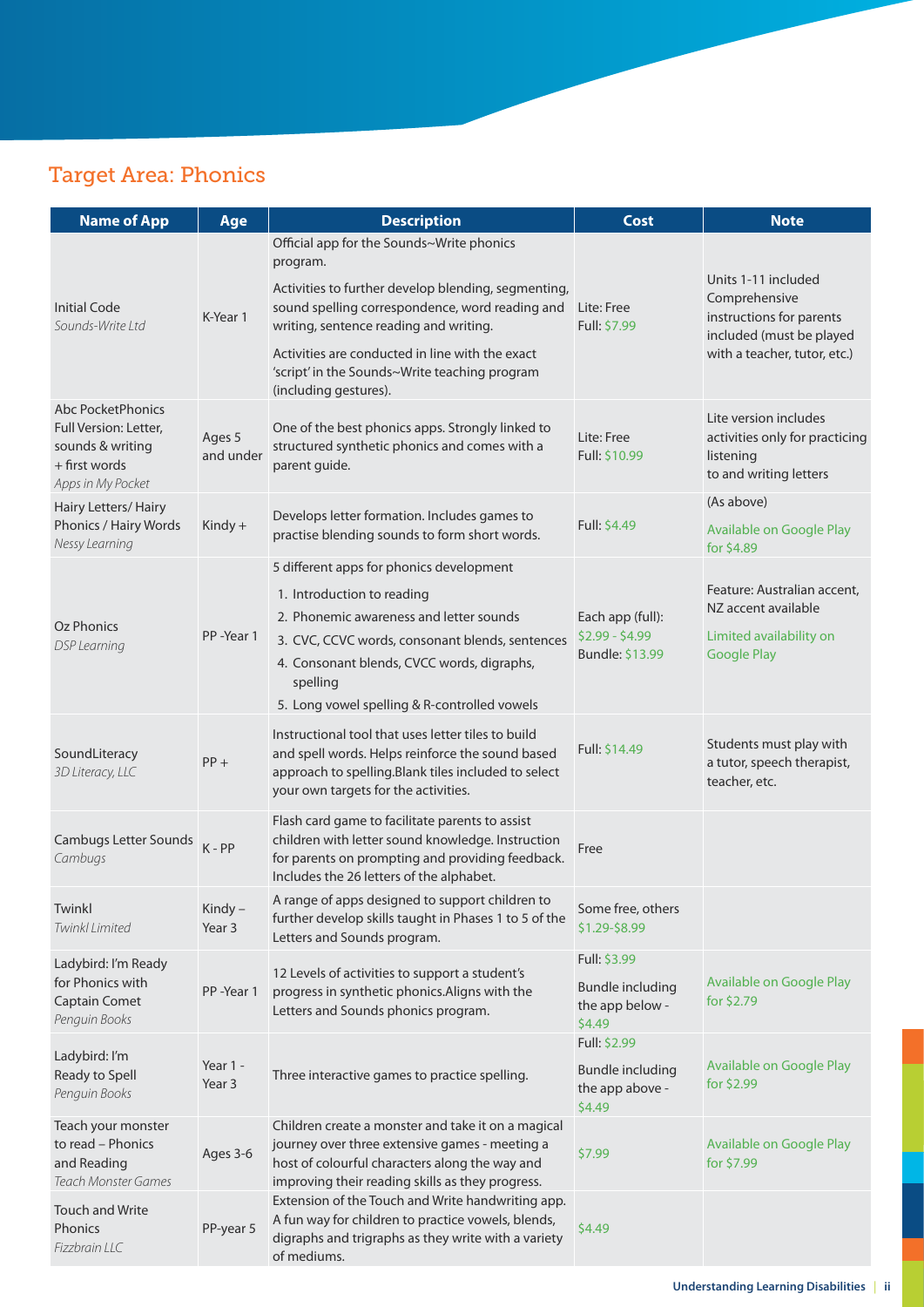### Target Area: Reading (Fluency and Comprehension)

| <b>Name of App</b>                                                                    | Age                  | <b>Description</b>                                                                                                                                                                                                                                      | <b>Cost</b>                                                                         | <b>Note</b>                                                                                                                                                                                          |
|---------------------------------------------------------------------------------------|----------------------|---------------------------------------------------------------------------------------------------------------------------------------------------------------------------------------------------------------------------------------------------------|-------------------------------------------------------------------------------------|------------------------------------------------------------------------------------------------------------------------------------------------------------------------------------------------------|
| Little Learners<br>Learning Logic                                                     | $K +$                | Little Learner books for Stages 1-7 of the Little<br>Learners Love Literacy sequenced reading<br>program.                                                                                                                                               | $$13.99 - $16.99$ per<br>stage- (5 books/<br>stage)<br>Bundle of 10 stages:         |                                                                                                                                                                                                      |
| One Minute Reader<br><b>Read Naturally</b>                                            | Year $1 +$           | Structured reading program aimed at improving<br>reading fluency and comprehension. Also targets<br>vocabulary development. Includes non-fiction<br>stories that are modeled by a fluent reader in the<br>program that the student can read along with. | \$99.99<br>Lite: Free<br>Separate app for<br>each of the 5 levels<br>(\$30.99 each) |                                                                                                                                                                                                      |
| <b>AbiTalk Second Grade</b><br>Reading Comprehension Ages 6-8<br>Fiction Abitalk Inc. |                      | Twenty stories about everyday life (150 words<br>per story) that introduce new vocabulary and<br>concepts, followed by multiple choice questions,<br>true/false questions and matching activities to<br>measure comprehension.                          | Lite: Free                                                                          | "Developer needs<br>to update this program for<br>it to<br>work on iOS 11."                                                                                                                          |
| K12 Timed Reading &<br>Comprehension Practice<br>$K12$ Inc.                           | Year $1 +$           | A series of short stories for young readers per<br>grade level (fiction/non-fiction).<br>Includes fluency timer (calculates words per<br>minute) and comprehension questions.                                                                           | Full: \$5.99                                                                        | Requires independence as<br>a reader: fluency timer will<br>not be accurate if readers<br>skim over text without<br>actually reading and<br>understanding.<br>Available on Google Play<br>for \$4.21 |
| Reading<br>Comprehension<br>Interactive Learning<br>Success, LLC                      | $K - Year$ 4         | Three separate apps to download (K-1, Grades 1-2,<br>Grades 3-4). Engaging stories to improve reading<br>fluency and confidence.<br>Each story followed by a series of multiple choice                                                                  | Full: Free                                                                          |                                                                                                                                                                                                      |
| Reading<br><b>Comprehension Camp</b><br><b>Smarty Ears</b>                            | Year $2 -$<br>Year 7 | comprehension questions.<br>Customisable stories and quizzes to encourage<br>auditory and reading comprehension as well as<br>story generation skills.                                                                                                  | Full: \$30.99                                                                       |                                                                                                                                                                                                      |

### Target Area: Writing (Handwriting and Written Expression)

| <b>Name of App</b>                                                                 | Age       | <b>Description</b>                                                                                                                                                   | Cost                              | <b>Note</b>                                                                                                                 |
|------------------------------------------------------------------------------------|-----------|----------------------------------------------------------------------------------------------------------------------------------------------------------------------|-----------------------------------|-----------------------------------------------------------------------------------------------------------------------------|
| LetterSchool Free<br>(Full: LetterSchool<br><b>Block Letters</b> )<br>Sanoma Media | $K +$     | Simple and rewarding game for practicing<br>letter formation.                                                                                                        | Lite: Free<br>Full: \$10.99       | Does not link letters to<br>sounds (reads letter name<br>when formation complete)<br>Available on Google Play<br>for \$6.99 |
| <i>iWriteWords</i><br>gdiplus                                                      | $K +$     | Engaging activities for practicing letter formation<br>in isolation and in short words.                                                                              | Lite: Free<br><b>Full: \$4.49</b> | (As above)                                                                                                                  |
| <b>Hairy Letters</b><br>Nessy Learning                                             | $Kindy +$ | Develops letter formation. Includes games to<br>practise blending sounds to form short words.                                                                        | Full: \$4.49                      | (As above)<br>Available on Google Play<br>for \$4.89                                                                        |
| Sentence Builder<br>Abitalk Inc.                                                   |           | Focuses on correct sentence structure along with<br>K – Year 2 skills in pronunciation, grammar and punctuation.<br>Able to customise pictures, words and sentences. | Lite: Free<br>Full: \$9.99        | Available on Google Play<br>for \$1.92                                                                                      |
| <b>Touch and Write</b><br>Australia<br>Fizzbrain LLC                               | K-year 3  | Four versions available - Victorian Modern<br>Cursive, QLD Beginners, Block Print and South<br><b>Australian Font.</b>                                               | \$4.49                            |                                                                                                                             |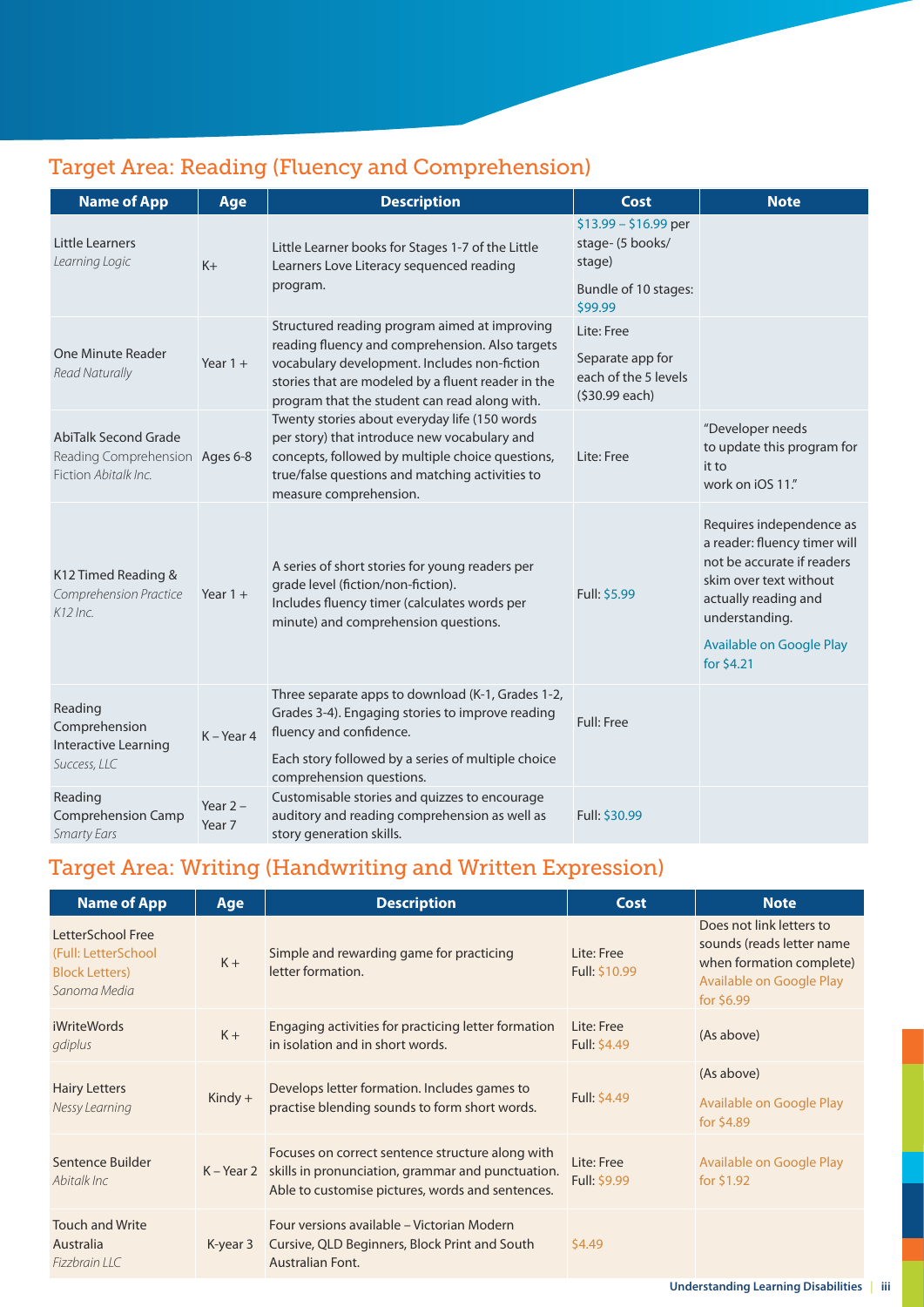### Target Area: Vocabulary / Grammar

| <b>Name of App</b>                                                                                                         | Age                         | <b>Description</b>                                                                                                                                                                                                                                                                                                                                          | Cost                                                       | <b>Note</b>                                                                                                                                   |
|----------------------------------------------------------------------------------------------------------------------------|-----------------------------|-------------------------------------------------------------------------------------------------------------------------------------------------------------------------------------------------------------------------------------------------------------------------------------------------------------------------------------------------------------|------------------------------------------------------------|-----------------------------------------------------------------------------------------------------------------------------------------------|
| Let's Name Things<br><b>Fun Deck</b><br><b>Super Duper Publications</b>                                                    | Ages 3+                     | Flash cards that prompt "Let's name things that<br>(e.g., things that are noisy). Encourages students to<br>practice naming (vocabulary) and categorisation.<br>Game includes flashcards with no means of<br>measuring accuracy of responses.                                                                                                               | Free                                                       | Must be played with a<br>partner who can determine<br>correctness of responses<br>and provide feedback.<br>Available on<br><b>Google Play</b> |
| <b>WH Ouestion Cards:</b><br>Who, What, When,<br>Where, Why<br><b>Super Duper Publications</b>                             | Pre-<br>primary<br>$(PP) +$ | Activities for asking the correct WH questions<br>and answering WH questions (by multiple choice)<br>Questions can either be read or heard by students.<br>Activities include multiple choice (asking or<br>answering questions) and matching games.<br>Provides feedback if response correct/incorrect<br>but no specific feedback to improve performance. | Lite: Free<br>(includes "Who<br>cards")<br>Bundle: \$17.99 | <b>Limited availability</b><br>on Google Play                                                                                                 |
| Using I and Me<br><b>Fun Deck</b><br><b>Super Duper Publications</b>                                                       | $K +$                       | Listen to/read sentences (with pictures) and<br>fill in the blanks to practice 'I' and 'me' personal<br>pronouns.                                                                                                                                                                                                                                           | Free                                                       | Provides corrective<br>feedback when incorrect<br>responses given<br><b>Available on Google Play</b><br>for \$2.15                            |
| Kid's vocabulary,<br>grammar & language<br>learning games<br><b>Tribal Nova</b>                                            | Ages 5 and<br>under         | Language development and early literacy activities. Free                                                                                                                                                                                                                                                                                                    |                                                            |                                                                                                                                               |
| <b>Eggy Vocabulary</b><br>Blake eLearning                                                                                  | Ages 3+                     | A set of games designed to help children build<br>vocabulary. Involves reading and/or hearing words<br>and matching pictures. Includes 252 vocabulary<br>items.                                                                                                                                                                                             | Full: \$2.99                                               | Based on<br><b>Reading Eggs</b>                                                                                                               |
| <b>Vocabulary Practice:</b><br><b>Greek and Latin Root</b><br>Words Vocabulary<br>Game Always Icecream &<br>Clever Dragons | $PP+$                       | Useful app for learning and practicing etymology<br>of words used in educational settings.<br>Quiz includes 250 Greek and Latin root words that<br>provides corrective feedback throughout.                                                                                                                                                                 | <b>Full: \$2.99</b>                                        |                                                                                                                                               |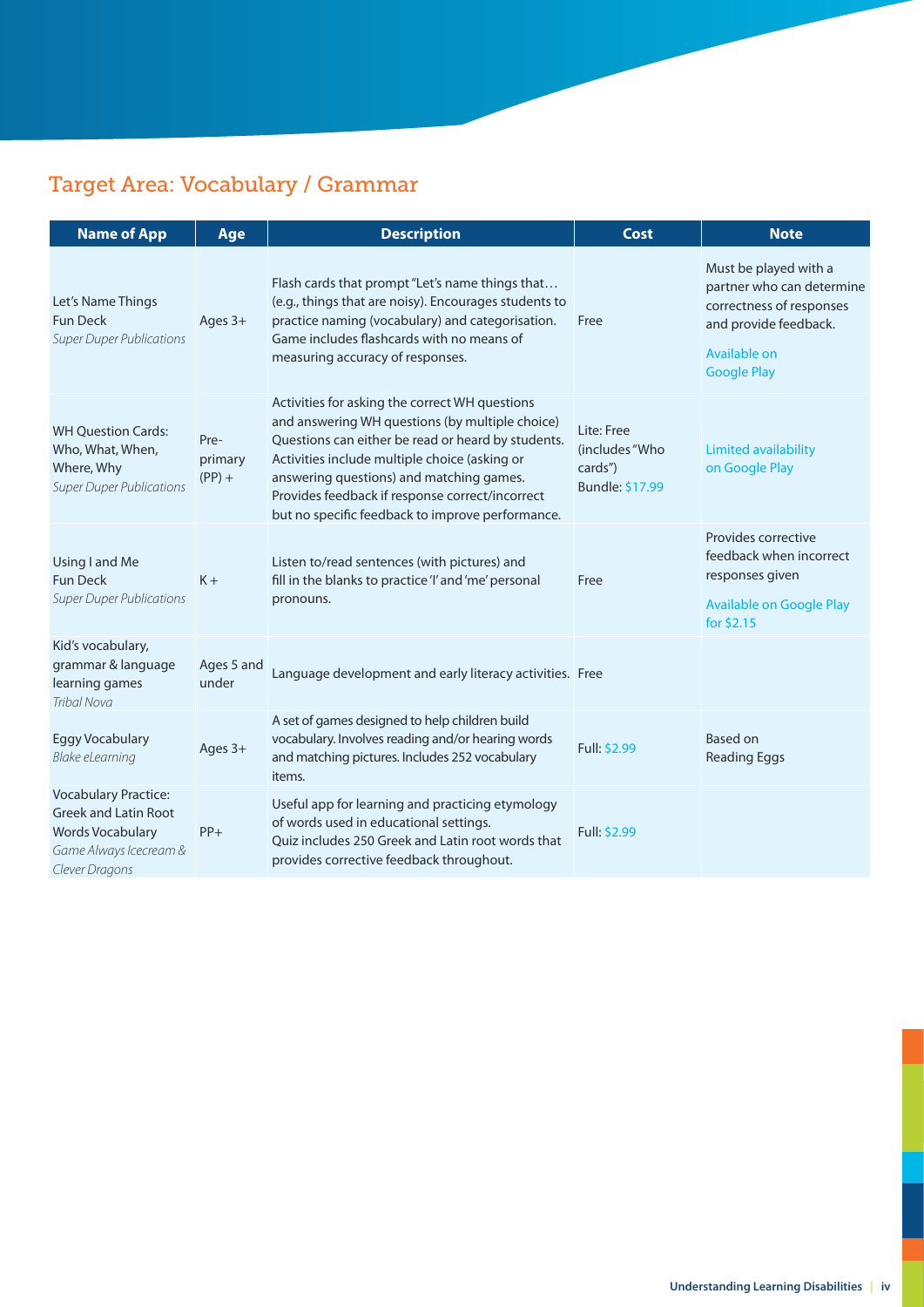# Target Area: Other (Literacy)

| <b>Name of App</b>                                                              | Age       | <b>Description</b>                                                                                                         | Cost                                                     |
|---------------------------------------------------------------------------------|-----------|----------------------------------------------------------------------------------------------------------------------------|----------------------------------------------------------|
| <b>Text Grabber</b><br>ABBYY                                                    | Any       | Picture to text reader. Also acts as a translator.                                                                         | Free                                                     |
| Autodesk Sketchbook<br>Autodesk Inc.                                            | Any       | Drawing app.                                                                                                               | Free<br>Available on Google Play                         |
| Britannica Kids<br>Encyclopaedia Britannica                                     | Any       | A selection of apps to support learning in Science and<br>Society and Environment (e.g., Coral Reefs,<br>US Presidents)    | $$2.99 - $7.99$<br>Available on Google Play              |
| iTunes U<br>Apple                                                               | Secondary | Online depository of lessons. Teachers can load recorded<br>PowerPoints or learning materials for students to<br>download. | Free<br>Available on Google Play                         |
| iBooks<br>Apple                                                                 | Any       | Electronic book reader.                                                                                                    | Free<br>Available on Google Play                         |
| Free Books Pro<br>(full version)<br>My Books (free)<br>Digital Press Publishing | Any       | Electronic book reader.                                                                                                    | Free<br>Pro version - \$1.49<br>Available on Google Play |
| Kindle<br>AMZN Mobile LLC                                                       | Any       | Electronic book reader.                                                                                                    | Free<br>Available on Google Play                         |
| Easy Dyslexia Aid /<br>Easy Spelling Aid<br><b>Nuapp Productions Ltd</b>        | Any       | Voice to text app that allows children to record their<br>thoughts and get the correct spelling for unknown words.         | \$2.99<br>Available on Google Play<br>for \$1.99         |
| <b>BookRecorder</b><br>SAWAS and DS Company LTD                                 | Any       | BookRecorder makes it easy for children, teachers,<br>parents and grandparents to record their own audiobook.              | Free                                                     |